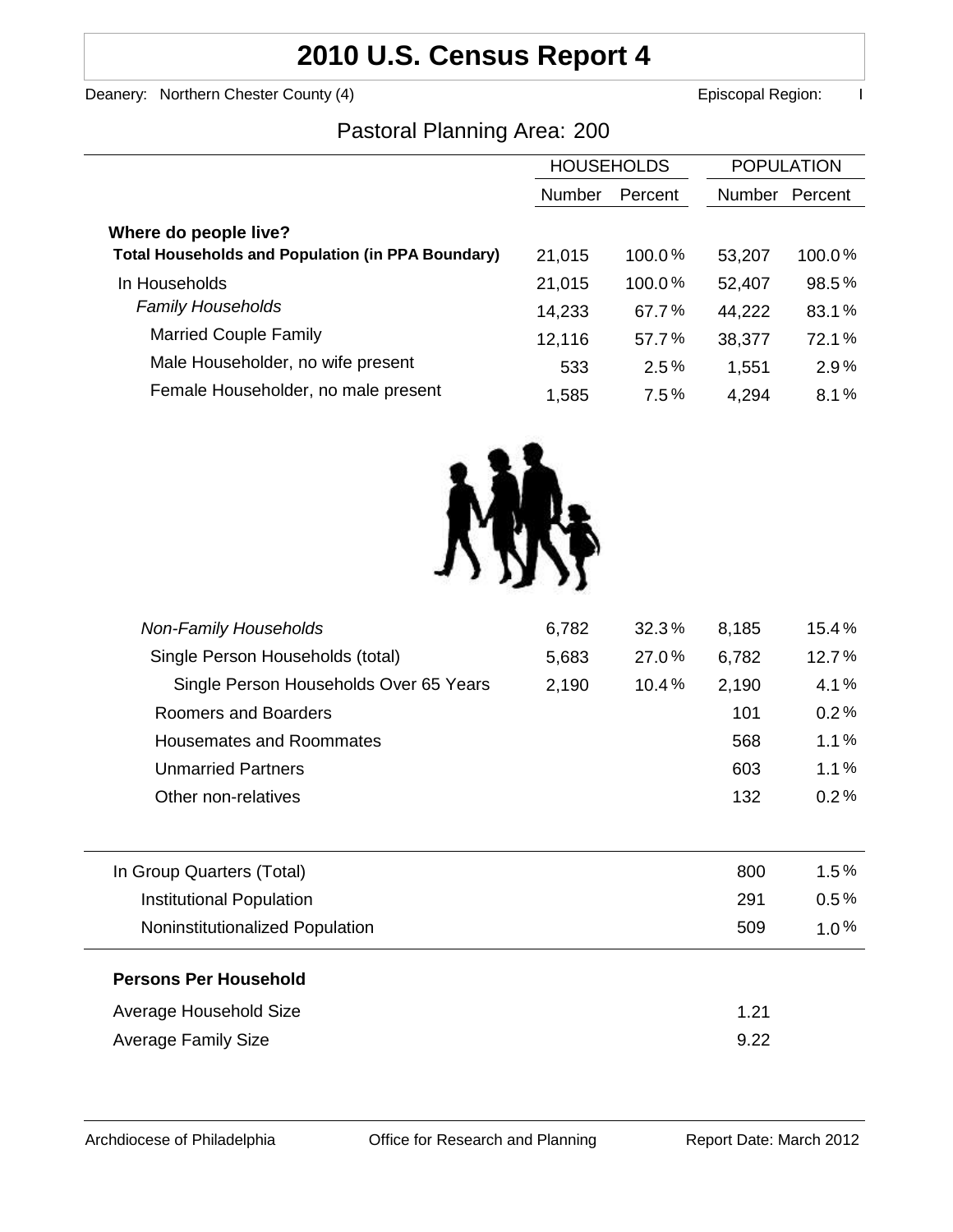# **2010 U.S. Census Report 4**

Deanery: Northern Chester County (4) **Example 2** Episcopal Region: I

Ì

## Pastoral Planning Area: 200

|                                                   |                | <b>POPULATION</b> |
|---------------------------------------------------|----------------|-------------------|
| <b>CHILDREN - UNDER AGE 18</b>                    | <b>Number</b>  | Percent           |
| Total Children - Under Age 18 (in PPA Boundary)   | 12,978         | 100.0%            |
| In Households                                     | 12,970         | 99.9%             |
| Householder or spouse is under 18                 | 3              | 0.0%              |
| With Related:                                     |                |                   |
| Married-Couple Family                             | 10,972         | 84.6%             |
| Male Householder, No Wife Present                 | 385            | 3.0%              |
| Female Householder, No Husband Present            | 1,247          | $9.6\%$           |
| <b>Other Related Householder</b>                  | 65             | 1.9%              |
| <b>With Non-Relatives</b>                         | 52             | 0.4%              |
| <b>Grandparent Householder</b>                    | 245            | 1.9%              |
| In Group Quarters                                 | 8              | 0.1%              |
| Institutionalized population                      | $\overline{7}$ | 0.1%              |
| Noninstitutionalized population                   | 1              | 0.0%              |
| <b>ADULTS - AGE 65 AND OLDER</b>                  |                |                   |
| Total Adults - Age 65 and Older (in PPA Boundary) | 8,538          | 100.0%            |
| In Households                                     | 8,248          | 96.6%             |
| Family Households:                                | 5,775          | 67.6%             |
| Is Householder or Spouse                          | 5,283          | 61.9%             |
| With Other Relative Householder                   | 78             | 0.9%              |
| With Non-Related Householder                      | 19             | 0.2%              |
| is Parent                                         | 250            | 2.9%              |
| is Parent-in-Law                                  | 145            | 1.7%              |
| In Non-family Households:                         | 2,473          | 29.0%             |
| Male Living Alone                                 | 550            | 6.4%              |
| Male not Living Alone                             | 55             | $0.6\%$           |
| Female Living Alone                               | 1,640          | 19.2%             |
| Female not Living Alone                           | 77             | 0.9%              |
| Other                                             | 150            | 1.8%              |
| In Group Quarters                                 | 290            | 3.4%              |
| Institutionalized population                      | 227            | 2.7%              |
| Noninstitutionalized population                   | 63             | 0.7%              |
| Housing Units in the Pastoral Planning Area       |                |                   |
| <b>Total Housing Units</b>                        | 22,185         | 100.0%            |
| Occupied                                          | 21,015         | 94.7%             |
| Owner-Occupied                                    | 16,696         | 75.3%             |
| Renter-Occupied                                   | 4,319          | 19.5%             |
| Vacant                                            | 1,169          | 5.3%              |

Archdiocese of Philadelphia **Office for Research and Planning** Report Date: March 2012